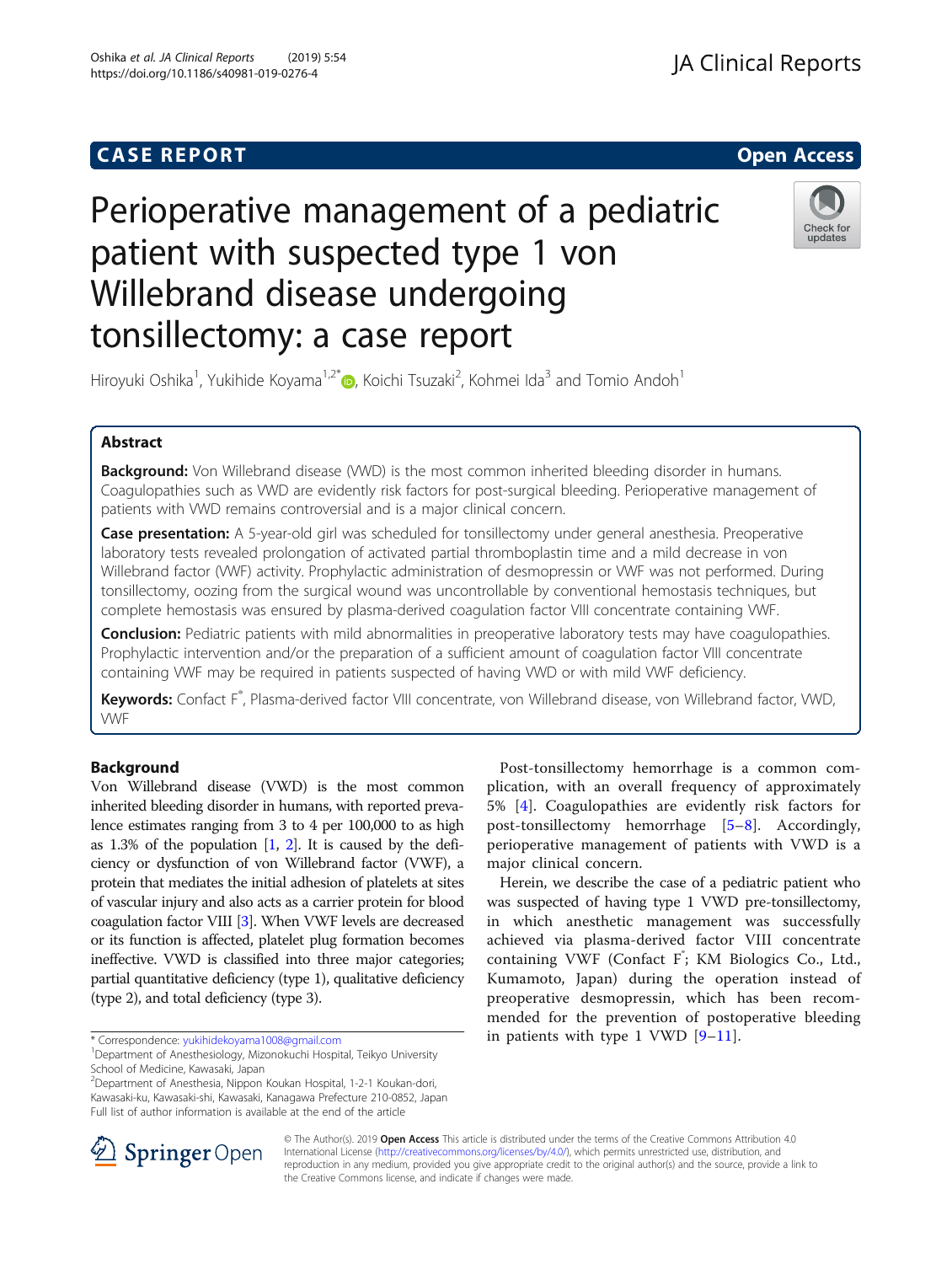#### Case presentation

A 5-year-old girl weighing 20 kg and 109 cm in height was presented with obstructive sleep apnea syndrome. She was scheduled for bilateral tonsillectomy under general anesthesia. Preoperative laboratory tests were unremarkable except prolonged activated partial thromboplastin time (APTT) of 44.0 s (normal range 25–35 s). All other preoperative laboratory test results were within normal limits. Although there was no history of episodes of bleeding diathesis in the patient or her relatives, a pediatrician was consulted with regard to her APTT prolongation. The results of further laboratory tests included blood coagulation factor XII 15.7% (normal range 50–150%), coagulation factor VIII 81.3% (normal range 70–140%), VWF activity 41% (normal range 50–100%), and VWD antigen level 60% (normal range 50–100%). Because there were no episodes of bleeding diathesis and only a mild decrease in VWF activity, she was putatively diagnosed with type 1 VWD and/or coagulation factor XII deficiency, but the diagnosis of VWD was not definite in this case. The pediatrician surmised that there was no need for prophylactic administration of desmopressin or plasma-derived coagulation factor VIII concentrate containing VWF (Confact F<sup>®</sup>) before surgery, but recommended the administration of Confact  $F^*$  immediately if hemostasis complications emerged during surgery. With regard to coagulation factor XII deficiency, no supplemental treatment was required.

In accordance with the pediatrician's recommendations, 200 mg tranexamic acid (10 mg/kg) was administered intravenously three times the day before surgery. In the operating room, general anesthesia was induced via intravenous administration of 0.3 mg atropine sulfate, 25 μg fentanyl, 40 mg propofol, and 10 mg rocuronium, followed by tracheal intubation with a 4.5-mm cuffed oral RAE® tracheal tube (Nellcor/Tyco Healthcare, Pleasanton, California, USA). Her lungs were ventilated mechanically throughout the operation. Anesthesia was maintained via 1 L/min of oxygen and 2 L/min of air with 2% sevoflurane, and intravenous fentanyl and rocuronium.

During surgery the patient's blood pressure and heart rate were stable and her body temperature ranged from 36.3 to 36.9 °C. After bilateral tonsillectomy, oozing from the surgical wound did not stop despite conventional bipolar coagulation, suture ligature, and astriction with gauze packing on the surgical wound. Thus, in accordance with the pediatrician's recommendation, 850 units of Confact F® including 850 units of coagulation factor VIII and 2040 units of VWF was administered immediately. Complete hemostasis was achieved after administration of 850 units of Confact  $F^*$ . The recommended initial dose of Confact  $F^*$ was 40–50 units/kg in the present case. At the end of the surgery, 200 mg sugammadex was administered, then tracheal extubation was gently performed. Anesthesia time was 171 min, and the estimated amount of bleeding was 10 g. The patient exhibited no signs of pain or discomfort during emergence. No postoperative bleeding occurred, and she was discharged from hospital without any complications on postoperative day 3.

#### **Discussion**

The diagnosis of VWD is based on a history of bleeding diathesis, often with a family history of bleeding symptoms or diagnosed VWD, and confirmatory laboratory tests [[3\]](#page-2-0). VWD diagnosis and management remain challenging however, especially in children and adolescents with no history of bleeding diathesis. Such patients have usually not experienced significant hemostatic challenges and thus may lack any history of bleeding diathesis [\[12](#page-2-0)]. Therefore, further examinations should be conducted when a pediatric patient exhibits abnormalities in preoperative laboratory tests even in the absence of any history of abnormal bleeding to investigate whether the patient has any coagulopathies.

In general, preoperative management in patients with VWD may include desmopressin, coagulation factor VIII concentrates containing VWF, cryoprecipitate, and topically applied hemostatic agents [[11](#page-2-0)]. Desmopressin has been shown to stimulate the release of VWF and coagulation factor VIII  $[10]$  $[10]$  $[10]$ . Consequently, preoperative desmopressin administration may effectively reduce the risk of postoperative bleeding in pediatric patients with VWD undergoing adenotonsillectomy [\[9](#page-2-0)]. However, its use is not without risk. Fluid and electrolyte management is required to prevent hyponatremia with possible seizures and fluid retention [\[9](#page-2-0)]. There are also potential risks associated with factor concentrates and cryoprecipitate, including allergic reactions, thrombotic complications, and the transmission of blood-borne pathogens. Thus, to date, it remains unclear what preoperative management in patients with VWD is most appropriate for preventing postoperative bleeding.

In clinical practice, the preoperative management of patients with VWD currently depends on the type of VWD and the patient's condition. The present patient was not definitely diagnosed with VWD, but type 1 VWD was suspected because VWF deficiency was mild and neither she nor her relatives had any history of episodes of bleeding diathesis. Consequently, the pediatrician did not recommend prophylactic administration of Confact  $F^{\dagger}$  or desmopressin before surgery, but advised us to prepare Confact F and administer it immediately if hemostasis could not be achieved during surgery via conventional techniques. The National Heart, Lung, and Blood Institute (NHLBI) recommends that levels of VWF and coagulation factor VIII activities of at least 30%—and preferably over 50% should be maintained for  $1-5$  days for minor surgery  $[3]$  $[3]$  $[3]$ . Tonsillectomy is not a major surgery, but there is a high